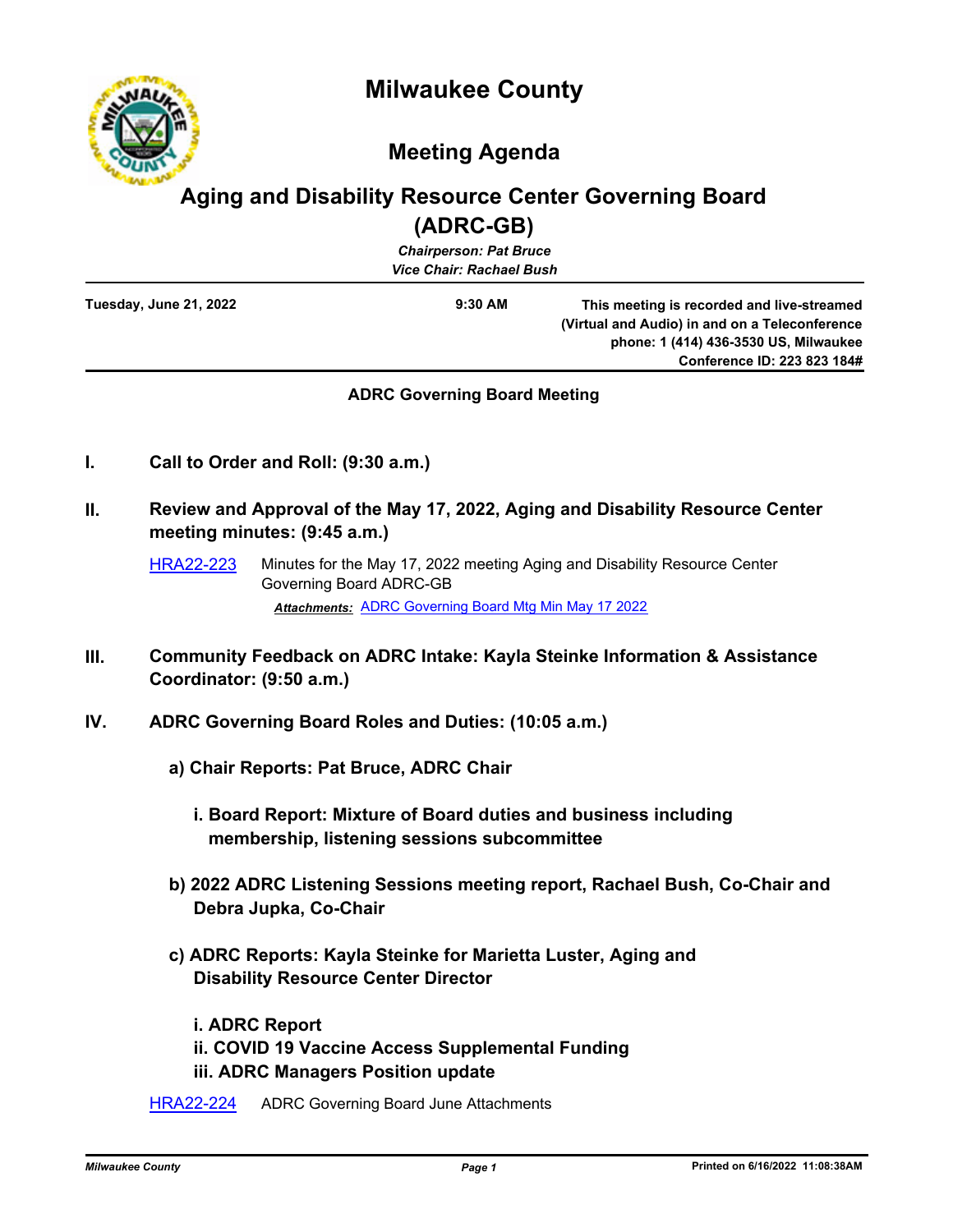#### Attachments: [June Dashboard](http://MilwaukeeCounty.legistar.com/gateway.aspx?M=F&ID=4b499341-5bc5-4824-b858-c8ffe66ed705.pdf)

[Milwaukee County ADRC Governing Board Listening Session](http://MilwaukeeCounty.legistar.com/gateway.aspx?M=F&ID=bc8b47b9-5a53-4f3a-a5ea-f57480f8f783.pdf)

### **\*\*\*FIVE MINUTE BREAK\*\*\***

## **V. Informational Reports: (11:00 a.m.)**

- **a) Mental Health Reporting and Resources, (5 minutes)**
- **b) Department of Health and Human Services (DHHS) Update: Shakita LaGrant- McClain, Director DHHS: (5 minutes)**
- **c) County Executive Office, Schinika Fitch, Direct of Community Relations: (5 minutes)**
	- **i. County Executive Report ii. Update on ADRC Governing Board Membership**
- **d) Department of Health and Human Services (DHHS), Marietta Luster, Administrator of Aging and Disability Services (5 minutes)**
	- **i. Public Ally Membership Recruitment Update ii. Technology Report**
- **e) Department of Health and Human Services (DHHS) Aging and Disability Services, (5 minutes)**
- **f) Commission on Aging, Debra Jupka: (5 minutes)**
- **VI. Adjournment: 11:30 a.m.**
- **VII. Next ADRC Governing Board meeting is Tuesday, July 19, 2022, at 9:30 a.m. Please contact Pat Bruce, Chair, as soon as possible but at least 12 days prior to the next meeting to place an item on the agenda.**

**\*Public Comments will be taken on each agenda item at her discretion.**

**ADA Accommodation Requests: ADA Accommodation requests should be filed with the Milwaukee County Office for Persons with Disabilities, 278-3932 (Voice) or 711 (TRS) upon receipt of this notice.**

**The Aging and Disability Resource Center (ADRC) Governing Board meetings are open and recorded meetings, and the community is welcome to attend. The Chair will take public comments on each agenda item at his discretion.**